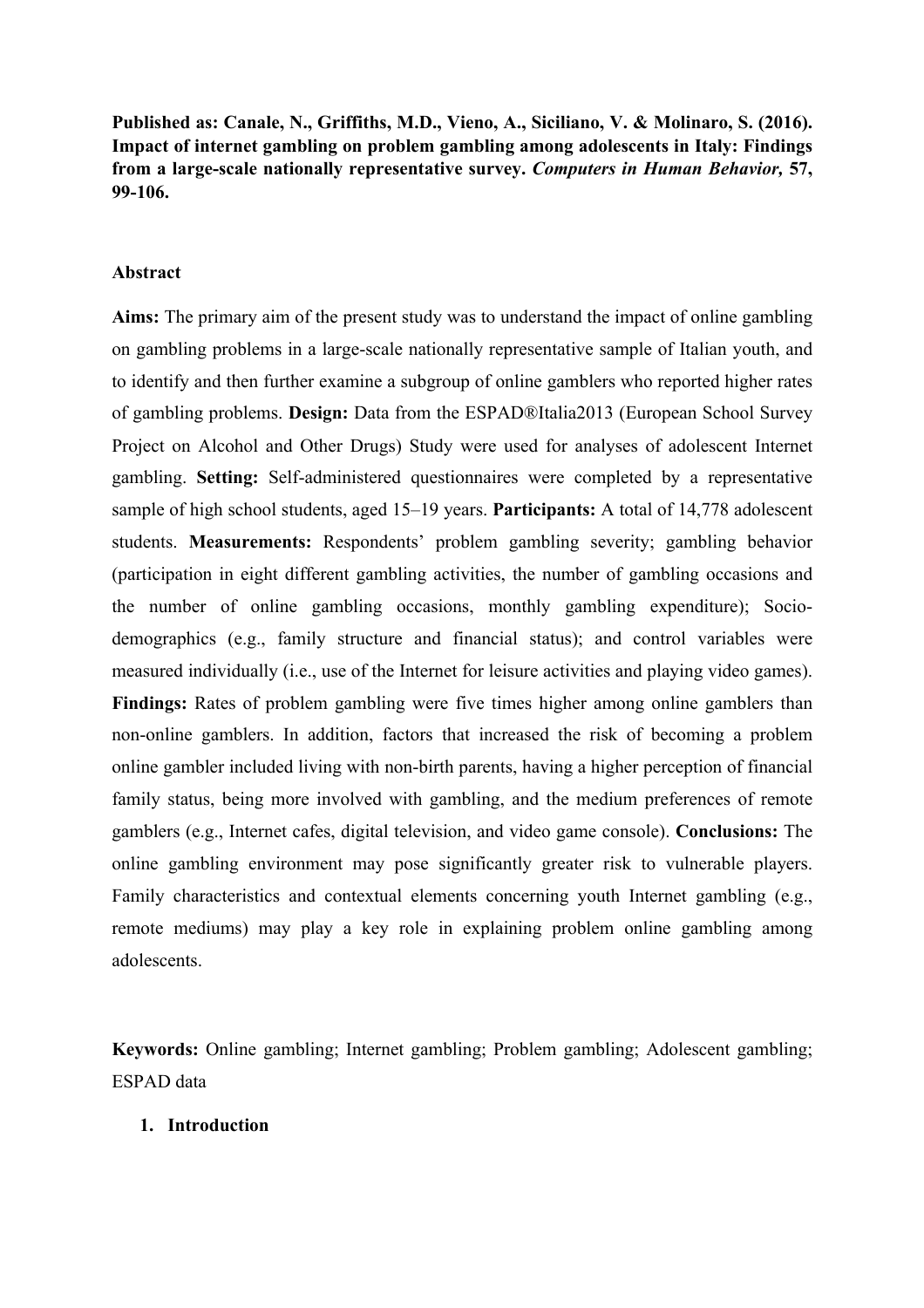The introduction of new technologies has changed the nature of many forms of gambling providing new remote modes of gambling. As specific forms of gambling may impact on development differently, it is important to examine the relationships in adolescence between specific forms and mediums of gambling (e.g., Internet gambling) and problem gambling severity. Previous research into Internet gambling has shown that a combination of individual, situational, and/or structural characteristics can be important in the acquisition, development and maintenance of Internet gambling (see Kuss & Griffiths [2012] for a review).

Although there has been a significant increase of research into online gambling (e.g., Dowling, Lorains, & Jackson, 2015; Gainsbury, Russell, Blaszczynski, & Hing, 2015; King, Delfabbro, 2016; King, Delfabbro, Kaptsis, & Zwaans, 2014), the vast majority of studies have limited results due to methodological shortcomings. For example, a vast majority of studies have utilized either self-report methods (e.g., surveys, focus groups, case study interviews, etc.) with self-selected participants (e.g., Griffiths, Parke, Wood & Rigbye, 2010; McCormack, Shorter & Griffiths, 2013, 2014) and/or behavioral tracking data using nonrepresentative samples from online gambling clientele at specific gaming operator sites (e.g., Auer & Griffiths, 2014; Broda et al, 2008; Dragicevic et al, 2011; LaBrie et al, 2008; Xuan & Shaffer, 2009). In addition, a large majority of studies do not comprise samples that were representative of the general population (as most utilize self-selected samples). Thus, the principal aim of the present study was to investigate the determinants of problem gambling among a nationally representative sample of adolescents. In particular, the study examined which forms and mediums of gambling (e.g., Internet gambling) are most likely to be associated with problem gambling.

## **1.1 Online gambling during adolescence**

Based on the results of the studies reviewed, Kuss and Griffiths (2012) reported that gambling on the Internet was associated with problem gambling more than land-based gambling. One reason for this may be the structural characteristics of the Internet inherent to this technology, namely availability, ease of access, anonymity (especially in underage individuals), and convenience (McCormack & Griffiths, 2013).

Although there is now much research into adolescent gambling more generally (e.g., Molinaro et al., 2014), adolescent Internet gambling is much less researched. A review of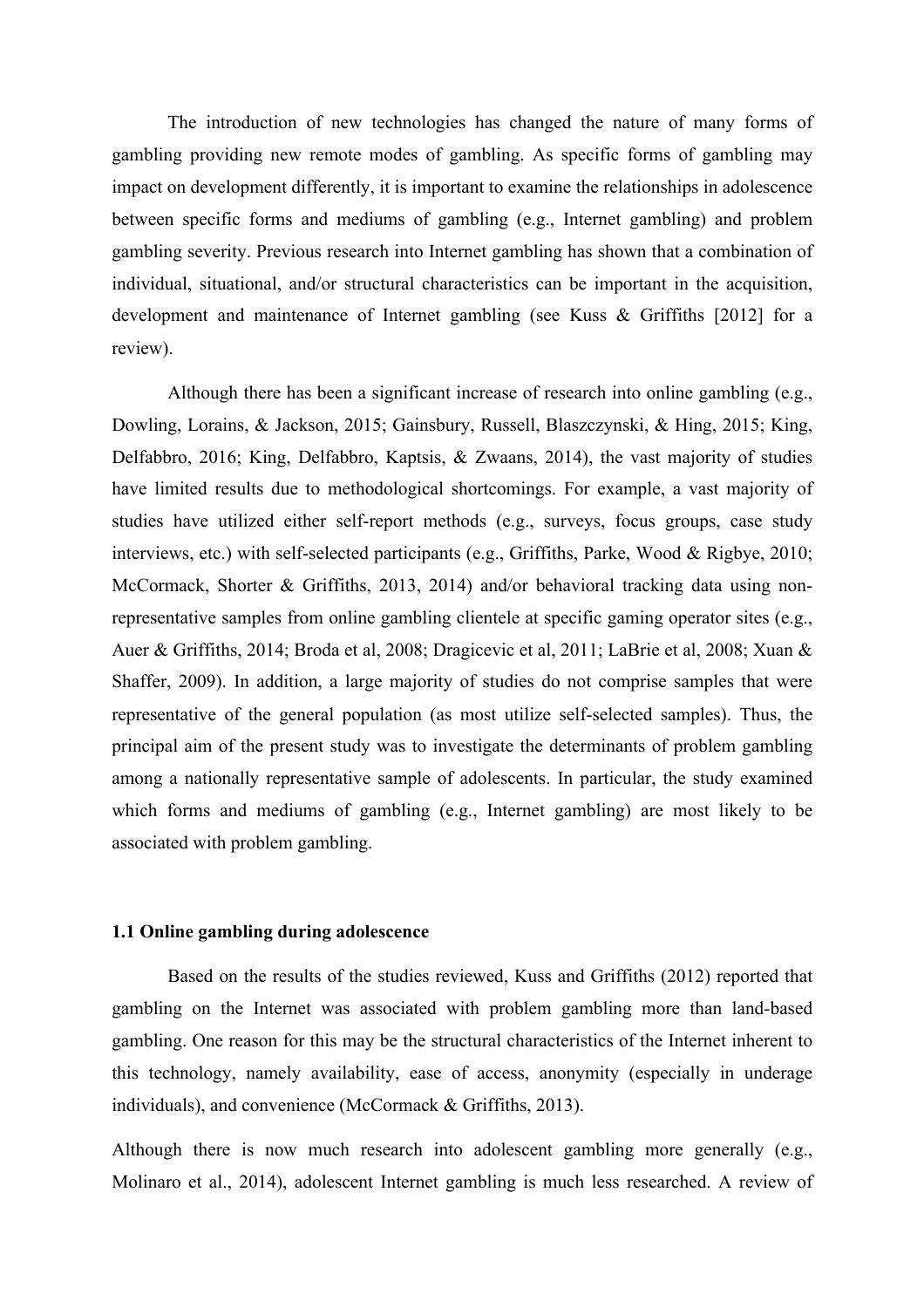youth Internet gambling studies (Griffiths, Derevensky, & Parke, 2012) on eight studies with sample sizes of over 1,000 adolescents (including two British studies with over 8,000 participants) reported past-year Internet gambling prevalence rates of 2% (USA), 4-8% (Canada), 1-8% (Great Britain), and 20–24 percent (Iceland). Among these studies that had also assessed problem gambling, the problem gambling rates among adolescent online gamblers ranged from 7.5% to 37% and was significantly higher than the rates of problem gambling among offline-only gamblers (1.5% to 3%). However, most of these studies utilized non-representative convenience samples.

## **1.2 Individual, family and contextual factors influencing gambling during adolescence**

Derevensky and Gilbeau (2015) recently examined the empirical evidence concerning the many correlates of adolescent gambling over the past 25 years. This body of evidence suggests that male adolescents are more likely to be problem gamblers than females, and that initial gambling experiences often beging in their own homes with family members. Beyond the strong association between Internet gambling and gambling problems, investigating specific factors that may promote participation in remote gambling (e.g., family and medium preferences of remote gamblers) may help in the development of early interventions (e.g., interventions to reduce gambling-related harms). Consequently, it is important to adopt a broader perspective in the consideration of problem (and pathological) gambling, focusing on the role of social relationships (e.g., family) and contextual factors including situational and structural characteristics (Griffiths & Delfabbro, 2001; Molinaro et al., 2014; Reith, 2012).

In relation to potential risk factors, it has been suggested that family structure may mediate the expression of temperamental risk in substance use behavior (Hoffmann, 2002; Scalese et al., 2014). More specifically, single-parent families and 'reconstituted families' (i.e., blended families) have been associated with an increased risk of substance use disorders (Scalese et al., 2014). With regard to gambling problems, research findings concerning the relationship between family socio-demographic characteristics (e.g., family structure, family socioeconomic status) and adolescent problem gambling have been inconsistent. For instance, while some studies have found that family structure is not related to problem gambling (e.g., Hayer, 2012; Molinaro et al., 2014), other empirical studies have reported that adolescents from single-parent families are at greater risk of being classified as problem gamblers (McComb & Sabiston, 2010).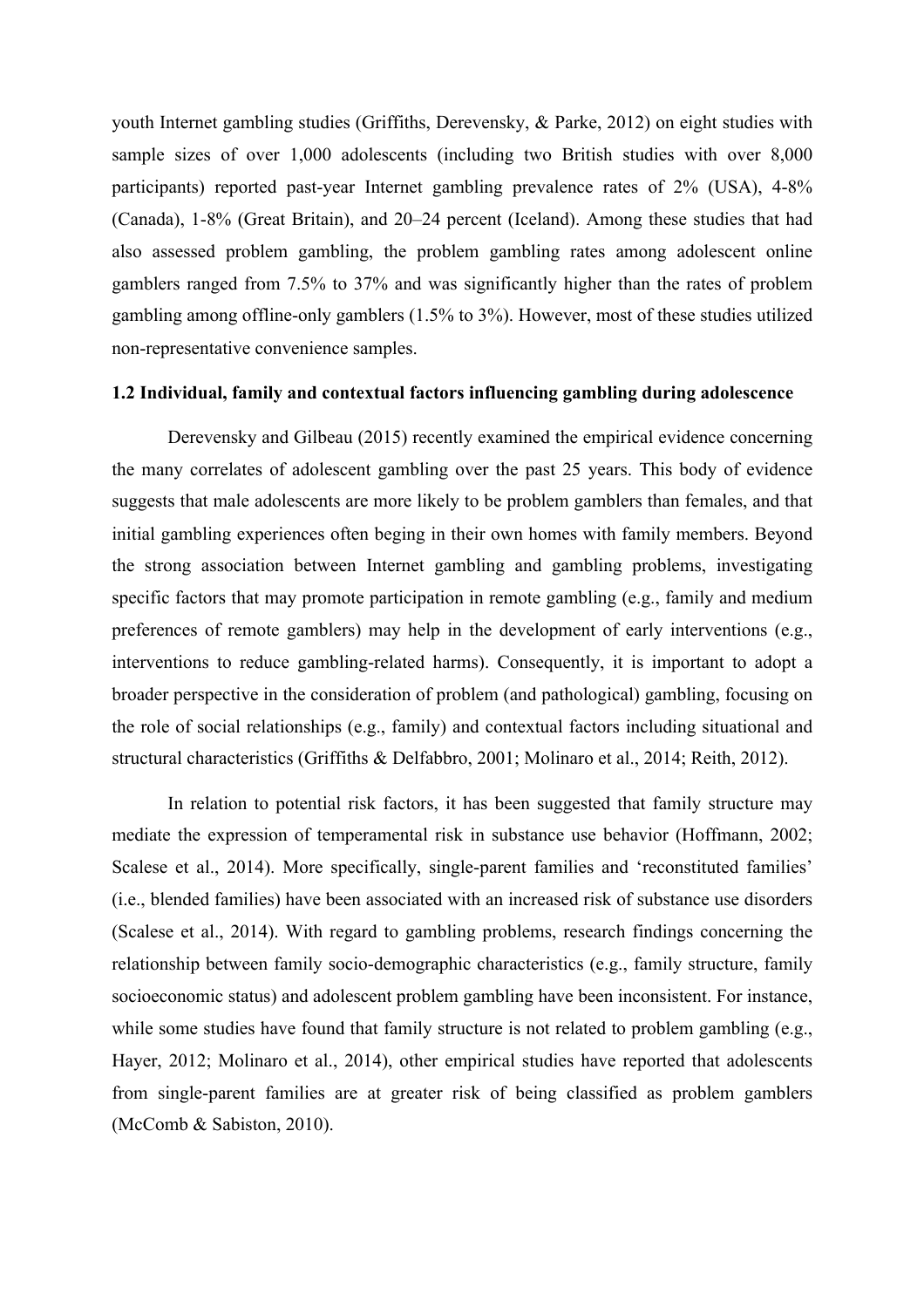The issue of problematic adolescent gambling also needs to be studied in lights of its association with excessive use of other entertainment technologies, such as computer and video games, and the Internet (Parker, Summerfeldt, Taylor, Kloosterman, & Keefer, 2013). Research studies have demonstrated that adolescent problem gamblers are more likely to engage in problematic video gaming and Internet abuse (e.g., Wood, Gupta, Derevensky & Griffiths, 2004; Hayer & Griffiths, 2014). In addition, participation in online gambling is significantly associated with greater rates of problem gambling among adolescents (Griffiths et al., 2012; Potenza et al., 2011). A recent review of the online gambling literature by Hing and colleagues (2014) reported that medium preferences of remote gamblers are associated with problem gambling (e.g., personal computer). In addition, the increased use of gaming consoles with an Internet connection as well as interest in online gambling and gaming has led to video gaming operators partnering with online gambling providers to bet on the outcome of games arguably determined by skill (Griffiths, King & Delfabbro, 2014). Thus, specific investigation of the family structure and contextual elements surrounding Internet gambling among youth (e.g., remote mediums such as mobile phone and digital television) on problem gambling in youth warrant consideration.

## **1.3 The present study**

As the preceding literature demonstrates, most empirical studies into online gambling have not used representative samples, and relatively little research has been carried out into adolescent gambling online. Therefore, the following study examines data collected from a large-scale nationally representative sample of Italian youth. The specific objective of the present study was to further the understanding of the impact of online gambling in facilitating gambling problems. The primary study objective was to evaluate the prevalence and characteristics (mode of access) of Internet gambling among Italian adolescents. A second objective was to identify and then examine more closely a subgroup of online gamblers who have reported higher rates of gambling problems. Therefore, the current study examines the potential differences between problem and at-risk gamblers, taking into consideration use of online in addition to non-online gamblers on socio-demographic characteristics, gambling participation and gambling problems. Understanding specific factors that are associated with problem online gamblers are likely to help identify the areas where researchers and policymakers should concentrate their efforts. The overarching objective of this study was to further the understanding of the impact of Internet gambling on adolescent problem gambling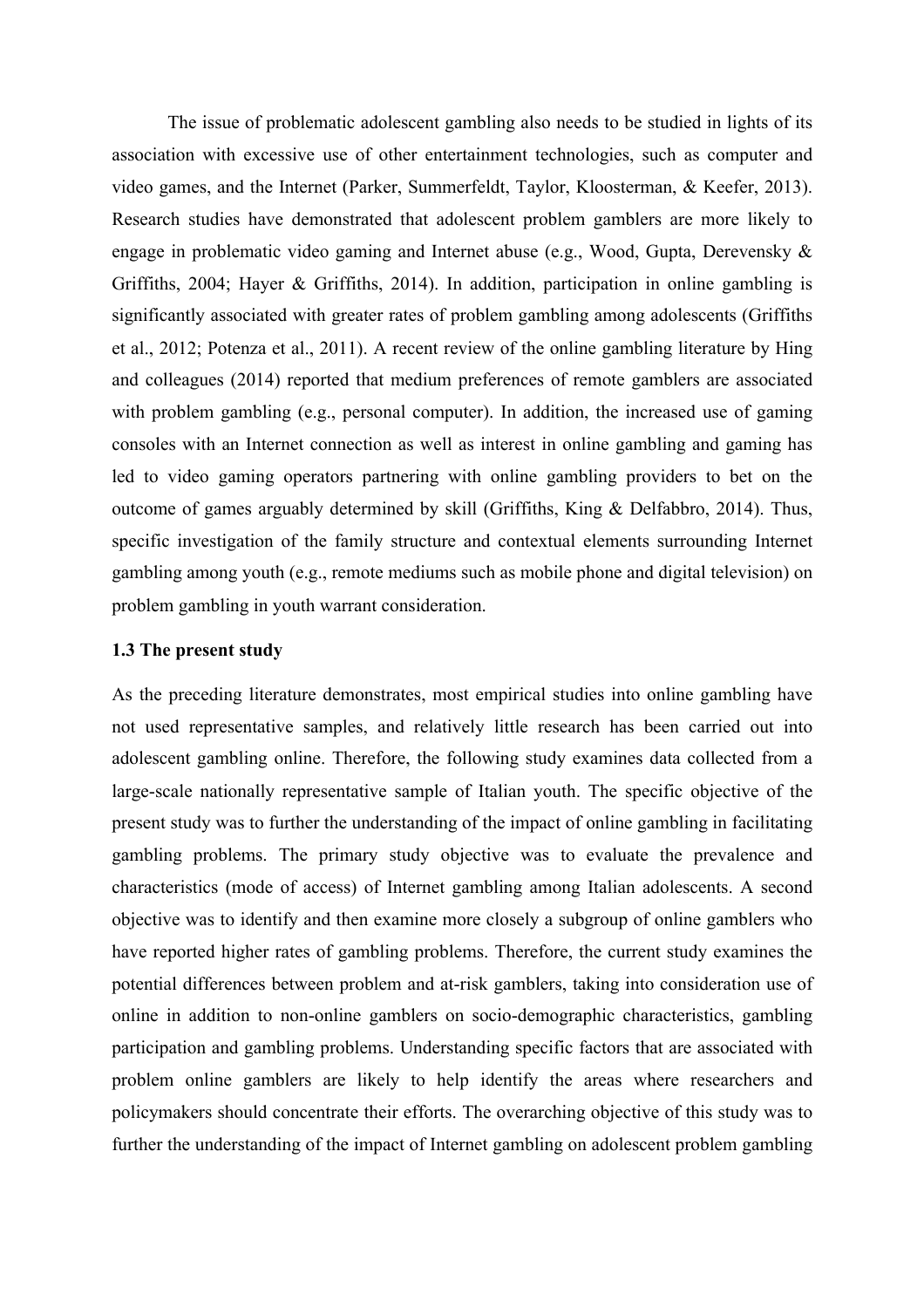in an attempt to aid the theoretical understanding of disordered gambling and enable the creation of more effective prevention, harm minimization, and treatment strategies.

# **1.4 Research questions and hypotheses**

Following the review of the literature and based on exploratory expectations this study was designed to ascertain the epidemiology of online adolescent gambling in Italy. Related research questions that were investigated included whether: (i) online adolescent gamblers would present with more gambling problems than non-online gamblers, (ii) specific medium of access would be associated with online adolescent problem gambling, (iii) there would be potential differences between problem and at-risk adolescent gamblers, taking into consideration their online usage in addition to socio-demographic characteristics (i.e., gender, age, family structure, financial family status, playing of video games, and internet usage for leisure activities) and gambling participation (i.e., gambling expenditure and number of gambling activities), and (iv) online gambling would be a more important parameter in predicting at risk and problem gambling than playing video games and other online leisure activities. The related hypotheses were:

- Hypothesis 1: Online adolescent gamblers are more likely to be problem gamblers than non-online adolescent gamblers;
- Hypothesis 2: More problem online adolescent gamblers engage in gambling using particular medium of remote gambling (e.g., personal computer and gaming consoles) compared to at-risk online adolescent gamblers;
- Hypothesis 3: Online problem adolescent gamblers are more likely to live with people they were unrelated to (e.g., step-parents) compared to at-risk online adolescent gamblers;
- Hypothesis 4: Adolescent problem gambling is positively associated with online adolescent gambling.

# **2. Methods**

# **2.1 Participants and procedure**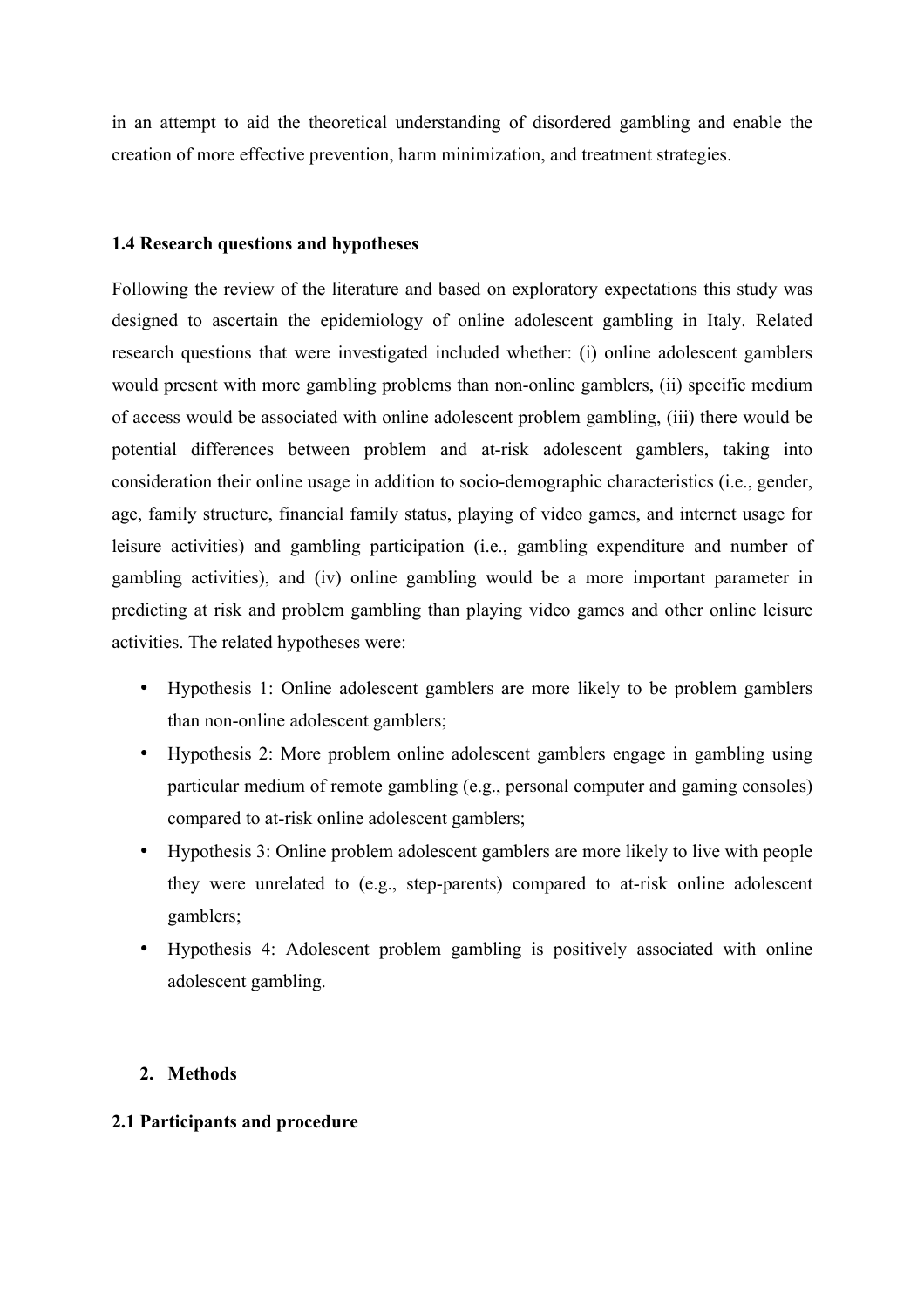The present study used data from ESPAD®Italia2013 (European School Survey Project on Alcohol and Other Drugs), a national school survey conducted every year to monitor riskbehaviors among Italian young population. Data are collected on individual characteristics, including exposure to risk factors, alongside information about drug use and other potentially addictive behaviors. Utilizing the ESPAD methodology (Hibell et al., 2012), selfadministered questionnaires were completed by a representative sample of high school adolescent students (aged 15–19 years). The authorization by the School Director was required to allow students to complete the Italian ESPAD questionnaire. The survey was included in each school's annual Teaching Programme (Decree of the President of the Italian Republic n.275/1999, Art. 8), edited, agreed and approved by Collegial Bodies composed of teachers, parents and students (Legislative Decree n.297/1994). The total sample comprised 31,547 adolescent students. Of the 31,547 adolescents participating in the survey, a total of 14,778 students (46.8%) completed the South Oaks Gambling Screen-Revised for Adolescents (SOGS-RA; Winters, Stinchfield, & Fulkerson, 1993; Italian version: Colasante et al., 2014) and were included in the subsequent analyses. Given that gambling was more prevalent among males, the sample comprised 63% male respondents aged between 15 and 19 years ( $M = 17.26$  years,  $SD = 1.41$ ).

#### **2.2 Measures**

Modules and optional questions were added to the 2013 ESPAD standardized questionnaire in order to investigate additional specific areas of interest (i.e., gambling).

Gambling behavior. Participation in eight different gambling activities was assessed, including instant scratch tickets, lottery tickets, football pools, new slot machines and video poker, sport betting, other events betting, poker, and card games. Participants indicated how often they engaged in each of these activities over the past 12 months (seven options ranging from "*0 times*" to "*all days*"). The eight questions had adequate internal reliability ( $\alpha$  =.84; 95% CI=.83-.84). In addition, questions were also included regarding the number of gambling occasions ("During the last 12 months, on how many occasions [if any] have you participated in gambling activities?" – seven options ranging from "*0 times*" to "*40 or + times*") and the number of online gambling occasions ("On how many occasions [if any] have you participated in online gambling activities? – seven options ranging from "*0 times*" to "*40*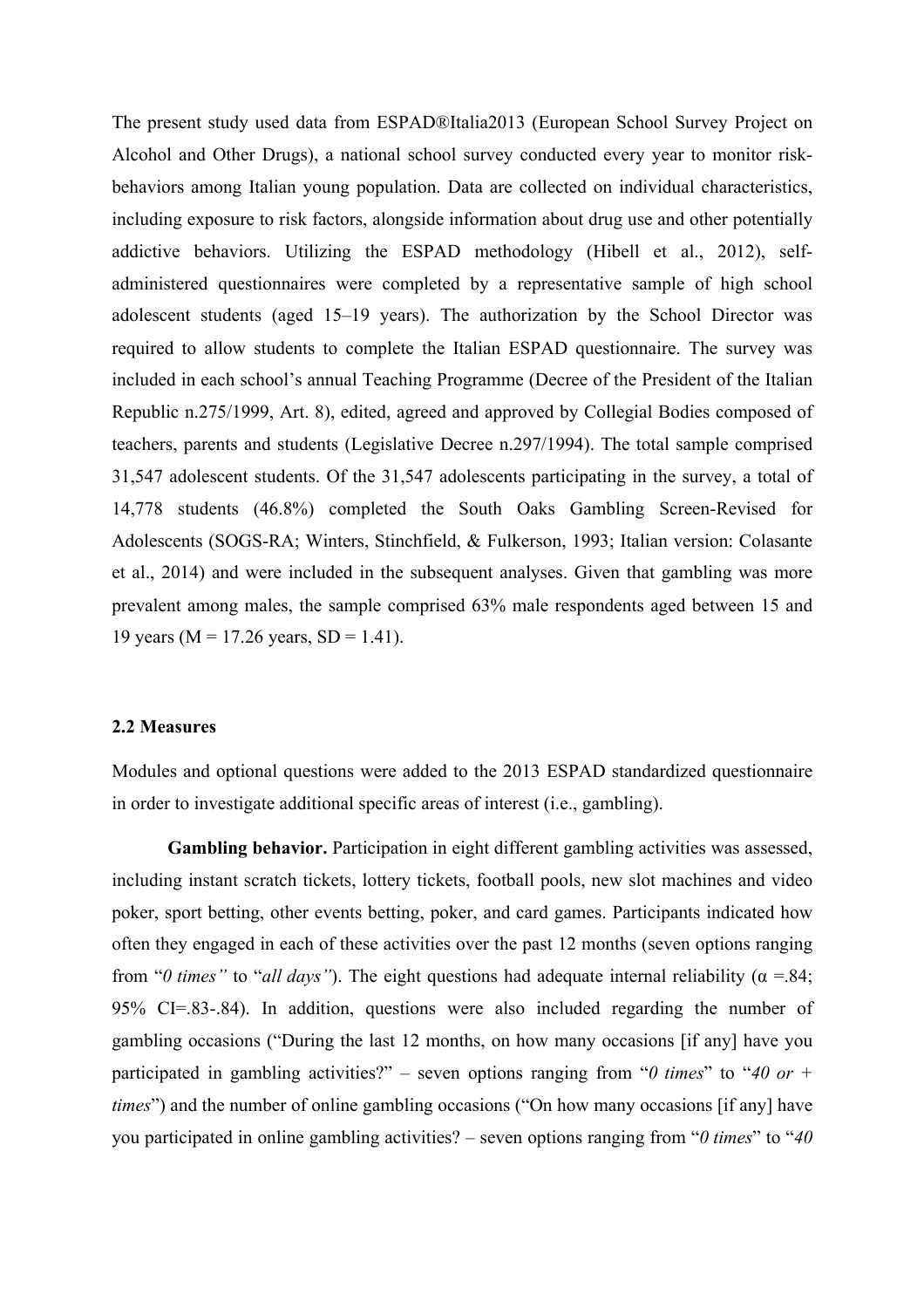*or + times*"). Participants were also asked their typical monthly gambling expenditure (five options ranging from "*0 Euros*" to "*91 or + Euros*").

**Problem gambling severity.** Problem gambling was assessed using the South Oaks Gambling Screen-Revised for Adolescents [SOGS-RA; (Winters et al., 1993; Italian version: Colasante et al., 2014]. Participants were presented with twelve 'yes-no' items assessing negative feelings and behaviors associated with gambling, and are scored 1 or 0, respectively. The sum of these items is the total SOGS–RA score, varying from 0 to 12, and referred to as the 'narrow' criteria (Winters, Stinchfield, & Kim, 1995). In reporting past-year prevalence rates, Winters et al.'s (1993) original scoring system was used. A SOGS–RA score of 0-1 is labelled 'no problem,' 2-3 merits an 'at-risk' label, and 4 or more indicates 'problem' gambling. The twelve items had adequate internal reliability ( $\alpha$  =.78; 95% CI=.78-.79).

**Socio-demographics.** The participants reported their age and gender. Family structure was obtained by recoding the responses to the question: 'Which of the following people live in the same household with you?' to indicate living with: two parents; one parent; and others (e.g., with step-parents or neither natural parent). Finally, financial status was assessed using the answer to a 7-point scale to the question "What is the economic status of your family compared to others?" from "*very much above*" to "*very much below*". Responses were recoded and participants were divided into three financial status groups: high, medium, and low (Scalese et al., 2014).

**Control variables.** Use the Internet for leisure activities (e.g., online chatting, listening to music online, playing online games) and playing video games were introduced as control variables.

### **2.3 Analysis**

In the present study, a non-gambler was defined as anyone who had not engaged in gambling at least once in the past 12 months. An online gambler was defined as anyone who had participated in online gambling at least once in the past 12 months. Non-online gamblers were defined as anyone who had gambled at least once in the past 12 months, but did not report engaging in online gambling. These definitions are consistent with previous studies (e.g., Gainsbury, Russell, Hing, Wood, & Blaszczynski, 2013; Griffiths, Wardle, Orford, Sproston, & Erens, 2009; Wardle, Moody, Griffiths, Orford, Volberg, 2011).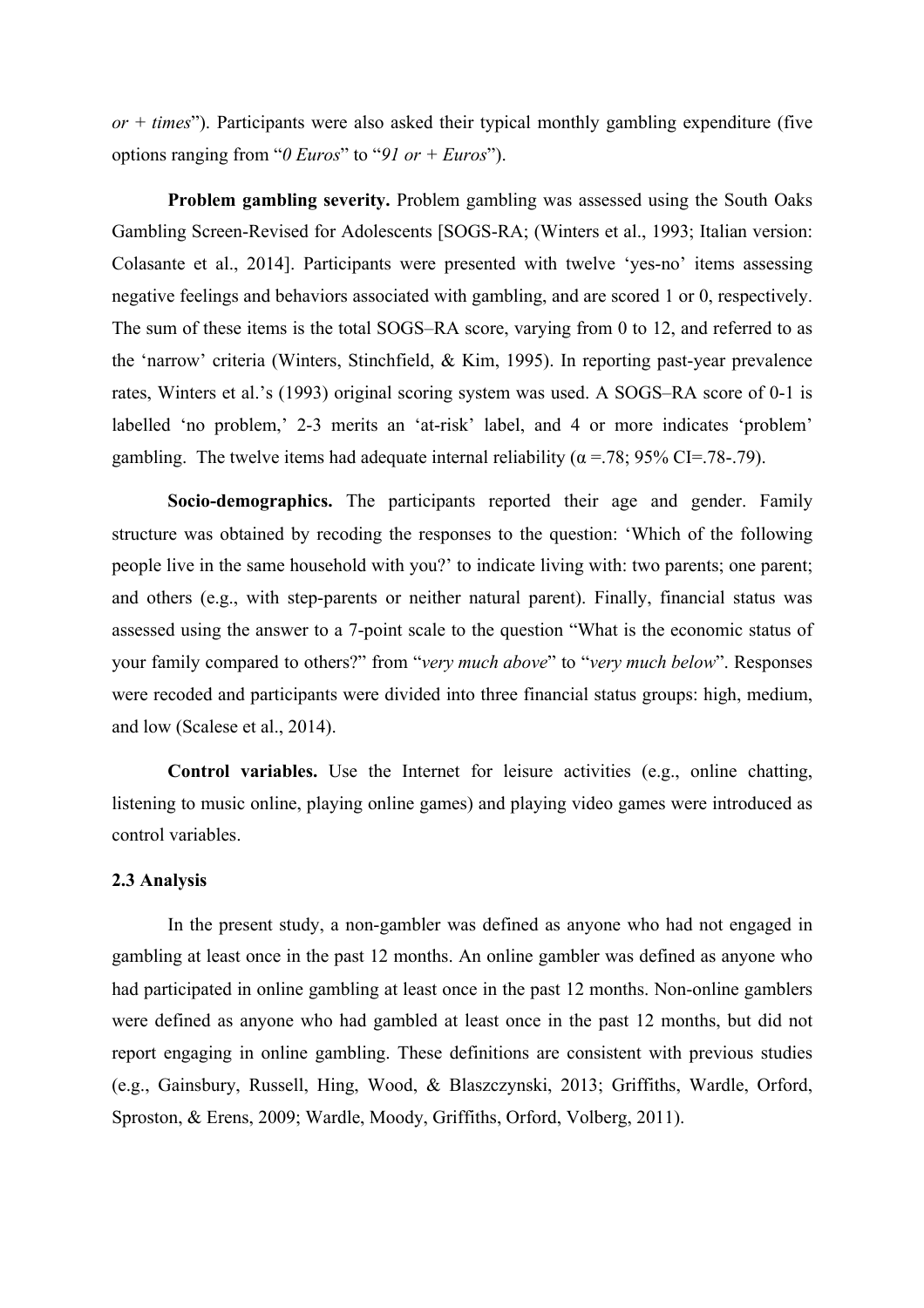Pearson chi-square analyses were carried out to test for statistically significant differences between proportions of variables of interest. Post-hoc tests for the chi-square analyses were conducted using a Bonferroni-adjusted z test. Two-way ANOVAs were used for analyzing continuous dependent variables. Models examined associations between the three gambling groups and socio-demographic characteristics, by mode of gambling (online vs. non-online). A multivariate multinomial logistic regression model was conducted in order to determine which factors (socio-demographic and gambling characteristics) were associated with problem gambling severity. Reference category was "non problem gamblers" and results were reported as odds ratios (OR) and 95% confidence interval (CI). Due to the large sample size, an alpha of 0.001 was used, and effect sizes are reported for all chi-square and ANOVA analyses. For chi-square, the  $\Phi$  (phi) coefficient was used, while for ANOVA tests, the partial eta squared  $(\eta_p^2)$  are reported.

#### **3. Results**

## **3.1 Prevalence and characteristics of Internet gambling among Italian adolescents**

Of the 14,778 participants who completed the SOGS-RA, 82.9% were classified as non-problem gamblers, 10.6% were classified as at-risk gamblers, and 6.5% were classified as problem gamblers. Of these participants, 2,257 (15.3%) were classified as non-gamblers in the past 12 months, 10,222 (69.2%) were classified as non-online gamblers in the past 12 months, and 2,299 (15.6%) were classified as online gamblers in the past 12 months (Table 1). The overall problem gambling prevalence rate among Italian non-online gamblers was 4.0%. In comparison, the rate among online gamblers was five times higher at 21.9%. Less than 10% of non-online gamblers were classified as at-risk gamblers, whereas more than 20% of online gamblers were classified as at-risk gamblers.

**Modes of participation in gambling activities among online gamblers.** Higher rates of problem gambling severity were associated with greater use of smartphones, tablets, Internet cafes, television, and video game consoles (see Table 1). More specifically, for online gamblers, a significantly higher proportion of problem gamblers engaged in gambling using the Internet cafes, television, and video game consoles compared to at-risk gamblers.

[INSERT TABLE 1 ABOUT HERE]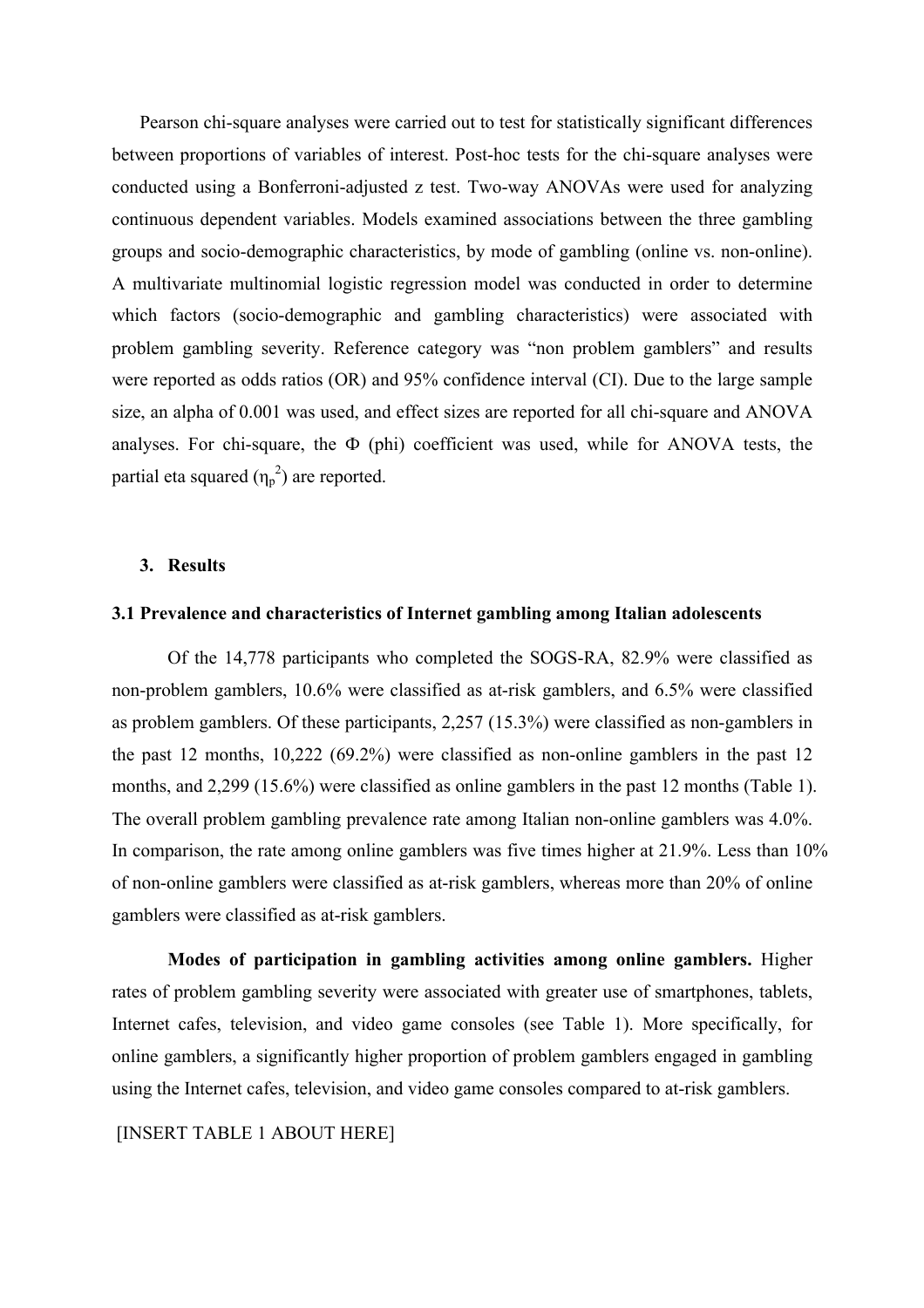### **3.2 Socio-demographic characteristics**

Socio-demographic characteristics of adolescent online gamblers and non-online gamblers stratified by problem gambling severity are tabulated (Table 2). For non-online gamblers, problem gamblers were more likely to be male and less likely to be female compared with at-risk gamblers. In relation to family structure, for online gamblers, problem gamblers were less likely to live with two parents and more likely to live with others compared with at-risk gamblers. In relation to financial family status, for online gamblers, problem gamblers were more likely to perceive their financial family status as high and less likely to perceive their financial family status as medium compared with at-risk gamblers.

# [INSERT TABLE 2 ABOUT HERE]

## **3.3 Gambling participation**

Gambling expenditure: For both adolescent non-online gamblers and online gamblers, problem gamblers were more likely to spend greater amounts of money ( $E11$  to over  $\epsilon$ 91) on gambling (59% of online gamblers, 35% of non-online gamblers) compared with at-risk gamblers (40% of online gamblers, 20% of non-online gamblers)  $[X^2(2,$ n=2066)= 272.68,  $p<0.01$ ,  $\Phi = 0.36$  for online gamblers;  $X^2(2, n=9180)$ = 777.82,  $p<0.01$ ,  $\Phi$ =.30 for non-online gamblers].

**Number of different forms of gambling:** On average, at-risk non-online adolescent gamblers engaged in 3.01 of the eight different forms of gambling surveyed (*SD* = 1.80), compared with 4.51 for at-risk online gamblers  $(SD = 2.09)$ , 3.56 for problem non-online gamblers  $(SD = 2.11)$ , and 5.58 for problem online gamblers  $(SD = 2.26)$ . Averaged over problem gambling status, adolescent online gamblers  $(M = 4.28, SD = 2.27)$  engaged in significantly more forms of gambling compared with non-online gamblers ( $M = 2.23$ ,  $SD =$ 1.54),  $F(1, 10966) = 1015.85$ ,  $p \le 0.01$ ,  $\eta_p^2 = 0.09$ . In addition, the interaction was significant, such that the difference between adolescent non-online gamblers and online gamblers was significantly higher for problem gamblers,  $F(2, 10966) = 7.54$ ,  $p < .001$ ,  $\eta_p^2 = .001$ .

# **3.4 Predictors of Problem Gambling Severity**

Table 3 shows the results of multinomial logistic regressions. Males were significantly more likely than females to be at-risk and problem adolescent gamblers. Participants who perceived their financial family status as low were significantly more likely than adolescents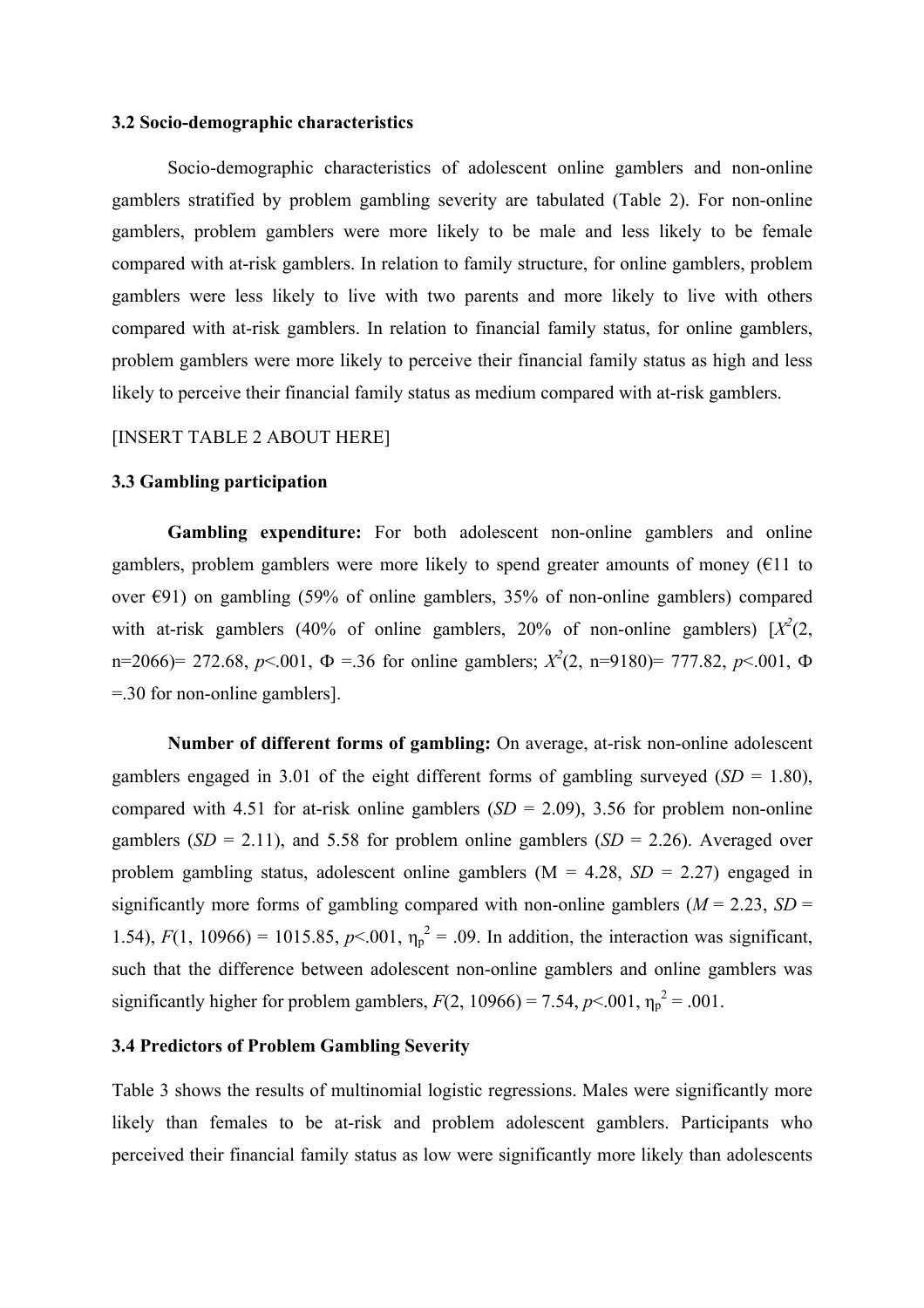who perceived their financial family status as medium/high to be at-risk gamblers. In addition, adolescents who lived with others were significantly more likely than adolescents who lived with one-parent/two parents to be problem gamblers. Furthermore, the effect of being at-risk and problem gamblers appeared to increase with greater gambling expenditure and number of gambling activities. More specifically, high expenditure on gambling and being engaged in a greater number of gambling activities were associated positively with at-risk and problem gamblers. Finally, being an online gambler was positively associated to adolescents' problem gambling severity, while use the Internet for leisure activities (e.g., chatting, listening to music, playing games) and playing video games were not significantly associated with at-risk and problem gambling.

### [INSERT TABLE 3 ABOUT HERE]

#### **4. Discussion**

#### **4.1 Prevalence and characteristics of Internet gambling among Italian adolescents**

The present study is the first national problem gambling prevalence survey conducted in Italy to specifically investigate the prevalence of online gambling in a youth population. The results indicated that, adolescent participation in online gambling is significantly associated with greater problem severity and, more specifically, rates of adolescent problem gambling were five times higher among online gamblers than non-online gamblers. This confirms previous findings with adolescents (Griffiths et al., 2012; Potenza et al., 2011) and adults (Kuss & Griffiths, 2012; Gainsbury, Russell, Blaszczynski, & Hing, 2015; Wood & Williams, 2011). Although causation cannot be determined from these findings, these results suggest that the online gambling environment may pose significantly greater risk to vulnerable players, with fewer safeguards to prevent them gambling excessively and developing problems (McCormack & Griffiths, 2013; Gainsbury & Wood, 2011).

To the authors' knowledge, the present study is the first to examine the associations between mode of access and problem gambling among online gamblers from a large-scale nationally representative sample of youth. The results indicate that a significant higher proportion of problem online adolescent gamblers engaged in gambling using Internet cafes, television, and video game consoles compared to at-risk gamblers. Possible explanations of these relationships may be that: Internet cafes allow youth to access the Internet outside of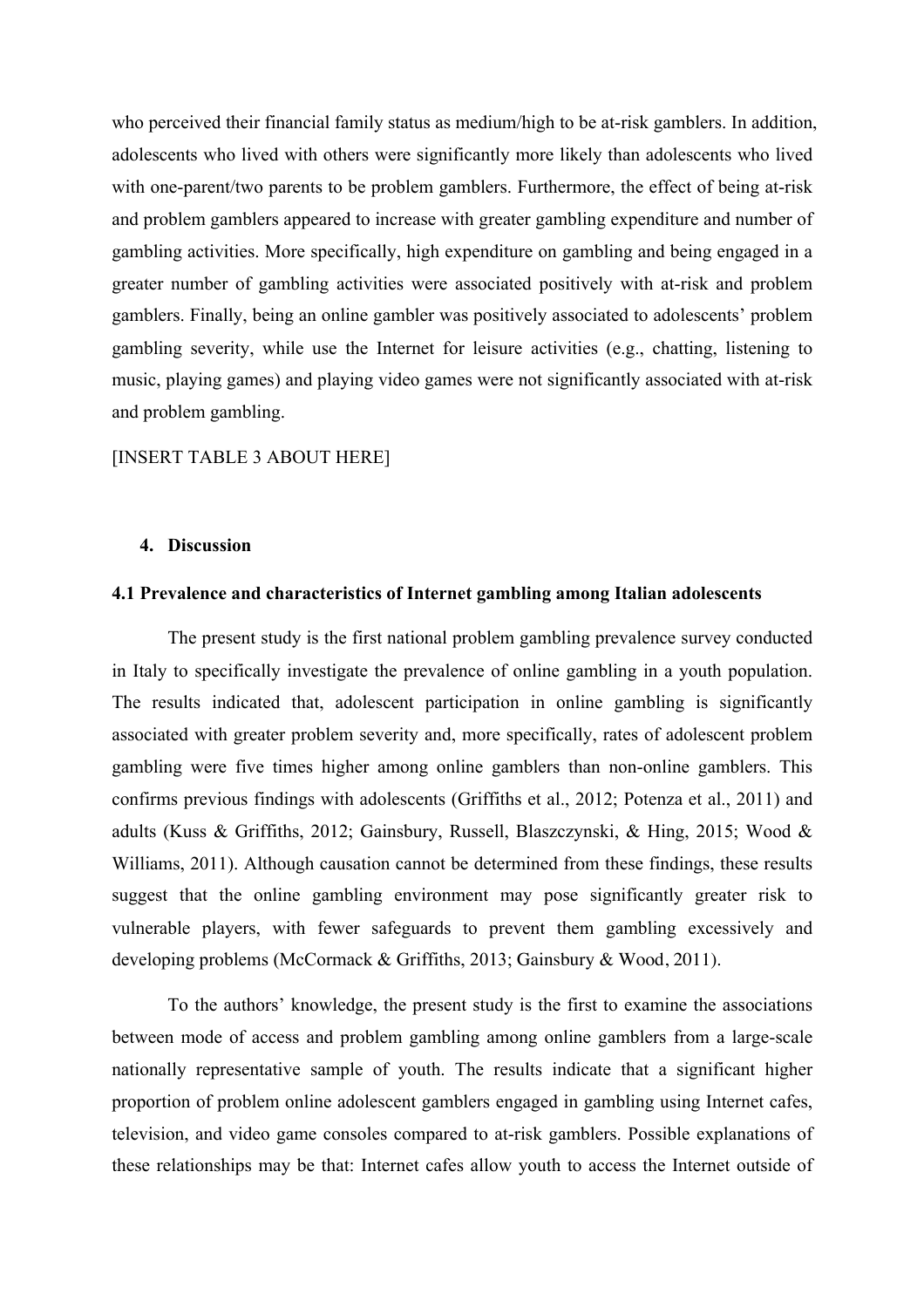the home where it is not overseen by parents and guardians, and television and video game consoles allow youth to gamble at home, and adolescents have easy access from a familiar environment. A possible explanation for these associations may be that the more frequently a parent gambles in the presence of a child, the more likely it is that the child will adopt such gambling behaviors.

One British adolescent gambling survey found that a 16% of adolescents who gambled online played along with their parents (Wood & Griffiths, 2007). According to some scholars (e.g., Griffiths & Wood, 2000; Griffiths & Parke, 2002), the parental transmission of gambling may be assisted by the social trend called "cocooning" (i.e., the tendency for families to spend available leisure time inside the family home using electronic entertainment). The emergence of gambling within new technologies in the family home enables parents not only to gamble in the presence of their children but also turns gambling into a potential family activity. Unfortunately, the present data do not allow the researchers to ascribe parental influence for online gambling at home with the family. Thus, future studies are needed to investigate this possible effect of parental transmission of gambling to online gambling among their teenage children. A second explanation may be that easy access from a family environment serves as a pragmatic way of evading age controls and parental supervision while conveying a false sense of security, and reducing natural apprehension and guardedness while facilitating immersion in a virtual environment and dissociation from reality (Floros, Siomos, Fisoun, & Geroukalis, 2013).

# **4.2 Differences between problem and at-risk gamblers by mode of gambling (online vs. non-online)**

The present study also examined the potential differences between problem and atrisk adolescent gamblers, taking into consideration use of online activities in addition to socio-demographic characteristics and gambling participation. Analysis of demographic variables suggests that adolescent problem online gamblers represent a distinctly different cohort than at–risk online gamblers. More specifically, significant differences were reported with respect to family structure and family financial status. Adolescent problem online gamblers were more likely to live with people they were unrelated to (e.g., with step-parents or neither natural parent) when compared with at-risk online gamblers. These results echo and expand previous studies that have analyzed the negative consequences of disrupted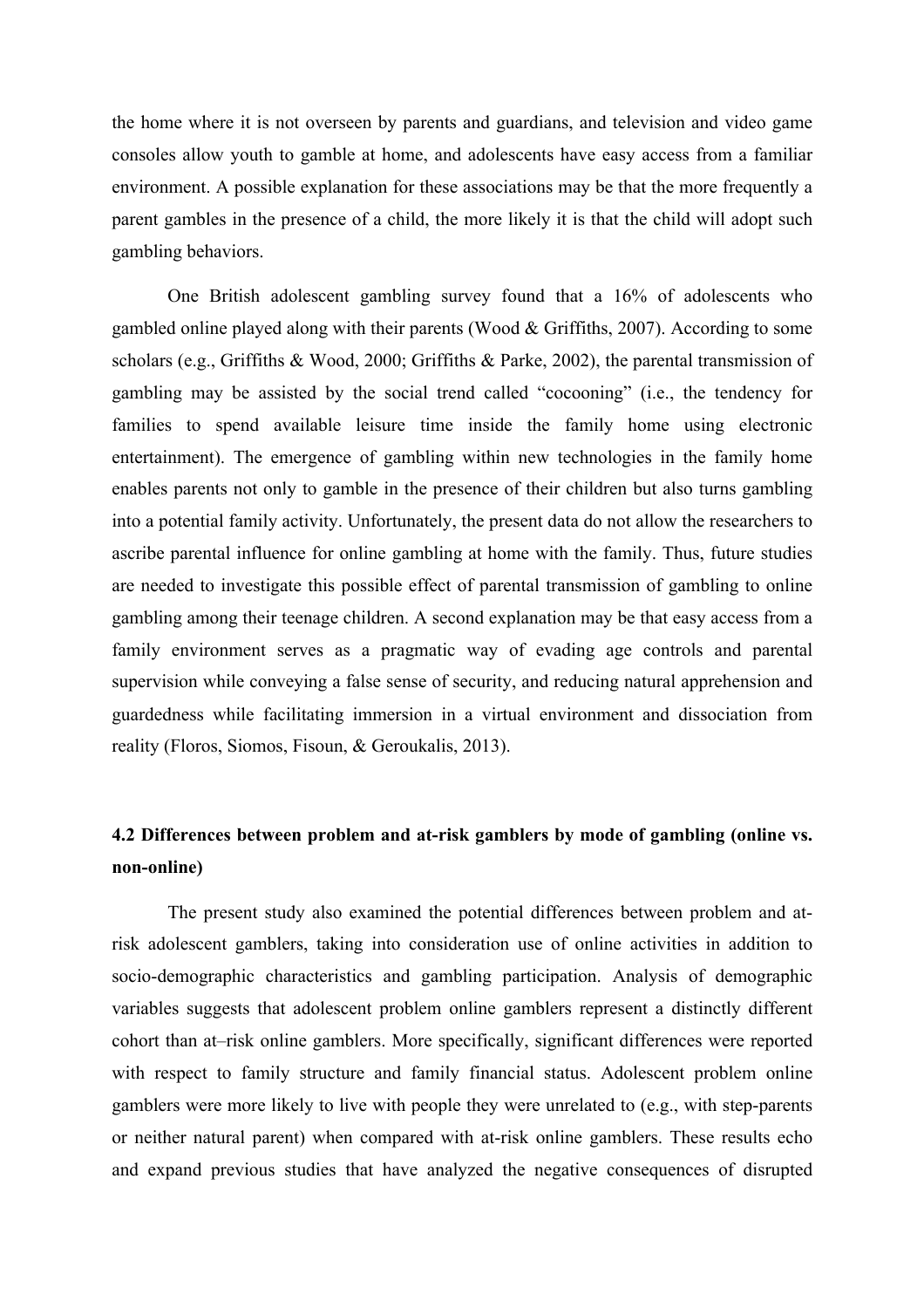families (e.g., with step-parents or neither natural parent) in relationships to other risk behaviors in adolescence (Scalese et al., 2014; Skeer, McCormick, Normand, Buka, & Gilman, 2009).

Family structure may influence parenting styles (e.g., parental monitoring and the adolescent-parent relationship) and also buffer the expression of the temperamental trait related to substance use behavior (Chan & Koo, 2011; Patock-Peckham, King, Morgan-Lopez, Ulloa, Moses, 2011). Thus, it is possible that youth not living with their birth parents (e.g., grand-parents, step-parents) would provide insufficient resources for adequate adolescent socialization and control (e.g., amount of money spent on gambling or use of credit cards). In addition, adolescents who perceived their financial family status as high were more likely to be problem online gamblers. It may be possible that living in family with more economic resources may provide more access to online devices, which in turn can provide youth with more chances to engage in gambling activities. Adolescent problem online gamblers participate in a greater variety of gambling activities and they appear to spend more money than at-risk online gamblers. This is also consistent with previous research (e.g., Griffiths et al., 2009; Wood & Williams, 2011). This finding suggests that highly involved gamblers use the Internet to facilitate their gambling, because it is a convenient and easily accessible way to gamble (McCormack & Griffiths, 2013; Gainsbury, 2015).

Regarding the differences among non-online adolescent gamblers, problem nononline gamblers were more likely to be male and less likely to be female compared with atrisk non-online gamblers. This is consistent with previous reports that male adolescents are more likely to be problematic gamblers than female adolescents (e.g., Derevensky & Gilbeau, 2015). In the present study, the offline gambling is used as comparison.

## **4.3 Possible Predictors of Problem Gambling Severity**

In accordance to the primary aim of the study, the findings show that being an online gambler was positively associated to adolescents' rates of at-risk and problem gambling, even when traditional video game playing and using the Internet for other leisure activities (e.g., online chatting, listening to online music, playing online games) are taken into account. Furthermore, the association between online adolescent gambling and problem gambling was highly significant. Adolescents that reported being online gamblers were twice as likely to experience gambling problems compared to non-online gamblers. An explanation for this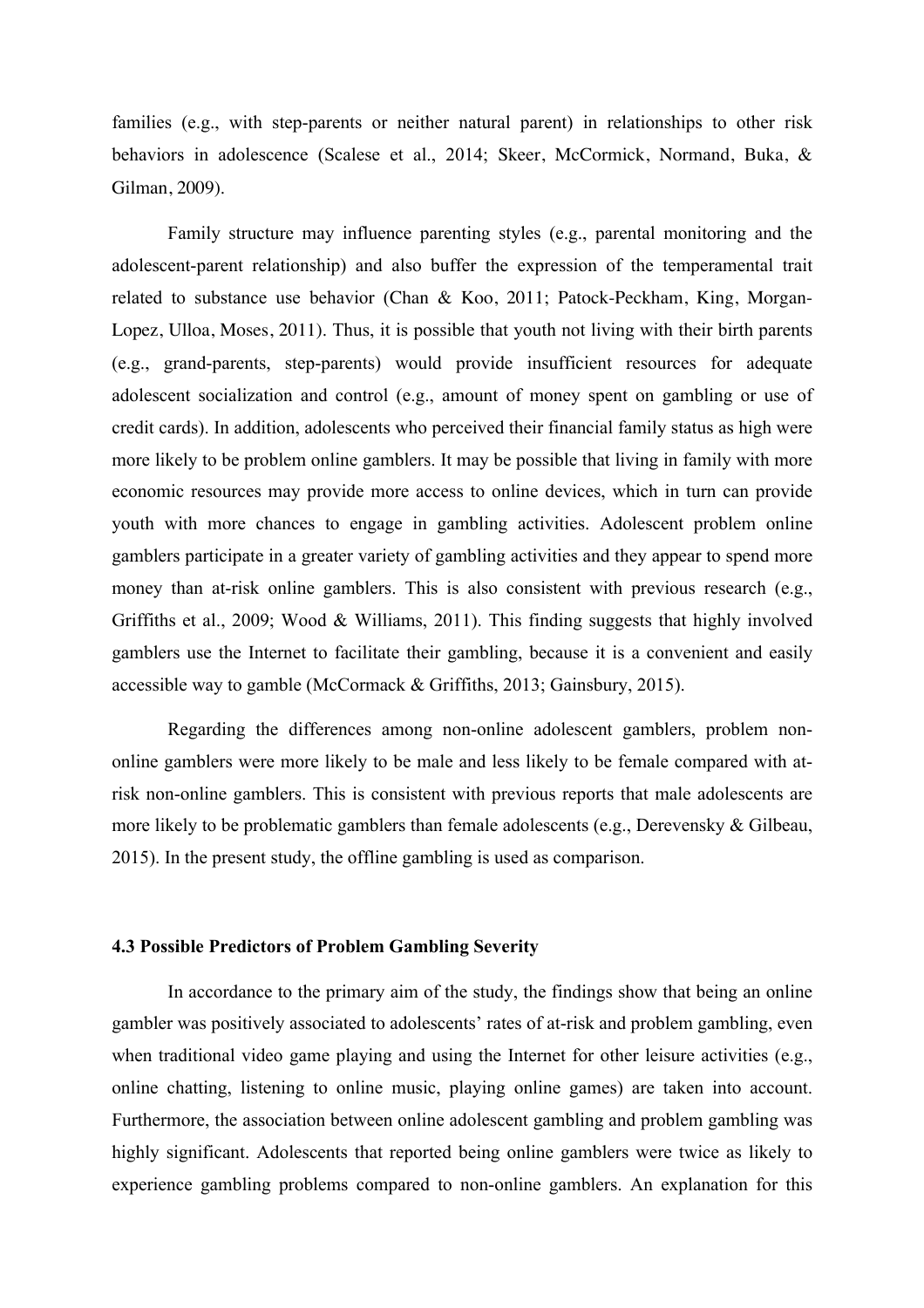positive association after controlling for playing video games and other online leisure activities may be that Internet gambling appears to be conceptually distinct from other excessive online or electronic activities such as online chatting and online gaming with respect to prevalence rates, etiologies, characteristics of individuals participating in at riskproblem gambling, and risks for harms.

One of the major differences between online gambling and other online activities is that online gambling typically requires much more money to participate than other online activities and many young people are likely to have low disposable incomes. Therefore, even a relatively low frequency of online gambling may lead to financial problems causing negative detriments elsewhere in their lives (even if the young person comes from a household that is financially affluent). Another possible explanation may be that problem and at-risk gambling may be associated with Internet and video/computer game abuse (e.g., Young, 2004) than video game playing and using the Internet for other leisure activities. With regard to family socio-demographic characteristics (e.g., family structure, family socioeconomic status), research findings are neither consistent nor straightforward (e.g., Hayer & Griffiths, 2014). However, the present study found that adolescents who perceived their financial family status as low were significantly more likely than adolescents who perceived their financial family status as medium/high to be at-risk gamblers. In addition, adolescents who lived with unrelated others were significantly more likely than adolescents who lived with one or two parents to be problem gamblers. These results extend gambling research by demonstrating a clear association between family socio-demographic characteristics and at-risk and problem gambling in a national representative sample of adolescents. Finally, it is not surprising that greater involvement in gambling activities and expenditure were related to at-risk and problem gambling, as this is consistent with previous findings and may explain the link between internet gambling and gambling problems (Gainsbury, 2013; Philander & MacKay, 2014).

#### **4.4 Strengths and limitations**

This present study presented some limitations. First, findings were based on self-report data. Secondly, although the definitions of online and non-online gamblers were consistent with previous studies (Gainsbury et al., 2013; Griffiths et al., 2009; Wardle et al., 2011), classifying anyone who had participated in Internet gambling at least once in the past 12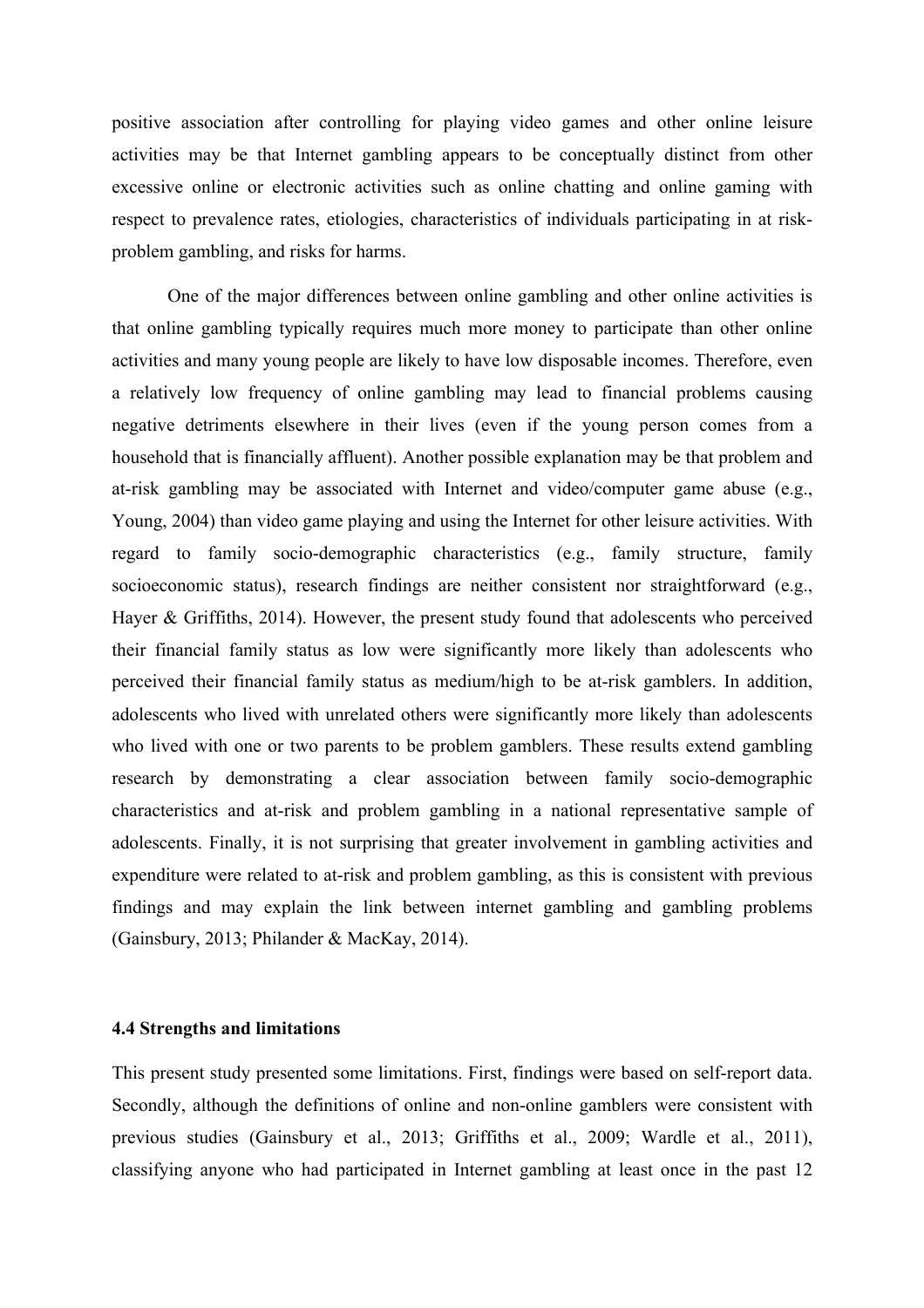months as an online gambler does not differentiate between gamblers based on frequency of Internet gambling. Future studies should quantify the extent of involvement in online gambling to enable evaluation of regular Internet gambling. Additionally, in a secondary analysis of the online gambling data from the 2010 BGPS (Wardle et al., 2011), for the first time, four new groups of gamblers were created for comparison: offline gambling only, online gambling only, online and offline gambling but on different activities, online and offline gambling but on the same activities. The comparisons between these more nuanced groups of gamblers warrant additional study. Third, although this study has considered the role of socio-demographic characteristics, gambling participation and gambling problems, future studies may benefit from including other factors, such as impulsivity traits (e.g., Canale, Vieno, Griffiths, Rubaltelli, & Santinello, 2015; Liu et al., 2013) and reason for gambling (e.g., Canale, Santinello, & Griffiths, 2015) to better elucidate the differences between online and non-online gamblers.

Notwithstanding these limitations, the strengths of the study include the use of a large sample representative of the Italian high school population. Moreover, this study clearly demonstrated that: rates of problem gambling were five times higher among online gamblers than non-online gamblers; and living with non-birth parents, having a higher perception of financial family status, being more involved gamblers, and the medium preferences of remote gamblers (e.g., Internet cafes, digital television, and video game console) appear factors that increase the risk of becoming a problem online gambler.

Internet gambling represents a relatively recent new mode of gambling that needs to be better understood, especially in relation with its consequences for adolescent health. The higher rate of gambling problems reported by online gamblers is of concern given that participation in this mode of gambling appears to be increasing (Wardle & Griffiths, 2011). Specific interventions, such as limiting access to gambling-related Internet sites and monitoring of youth activities (e.g., Lee, Stuart, Ialongo, & Martins, 2014) warrant consideration. In addition, problem online gamblers may not recognize the negative consequences of their gambling, which may also go undetected by others, given the privacy and anonymity of online gambling. Therefore, further efforts are needed to increase public awareness to the potential risks of Internet gambling. Recently, Internet-based interventions (e.g., Canale, Vieno, Santinello, Chieco, & Andriolo, 2015; Danielsson, Eriksson, & Allebeck, 2014; Disperati et al., 2015) have been launched specifically for adolescents and young adults in an attempt to reduce high-risk behaviors (e.g., smoking, heavy drinking and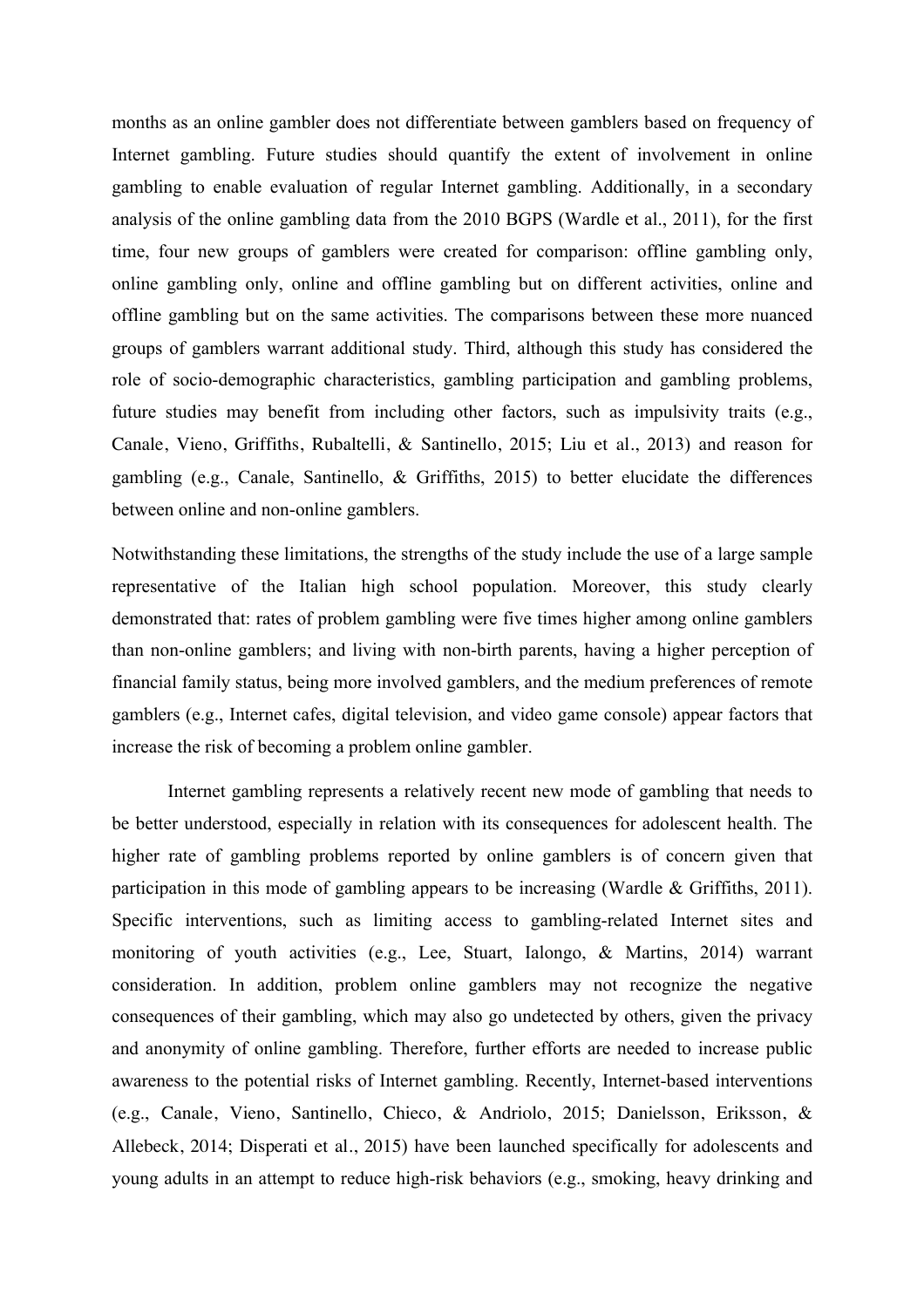problem gambling) and increase program utilization. Given the efficacy of similar programs, gambling online services may be effective in growing youth awareness of their potentially problematic gambling behavior and assist adolescents and young adults in retaining control and minimizing and reducing gambling-related problems (e.g., Griffiths & Cooper, 2003; Monaghan & Wood, 2010).

## **References**

Auer, M. & Griffiths, M.D. (2014). An empirical investigation of theoretical loss and gambling intensity. *Journal of Gambling Studies*, *30,* 879-887.

Broda, A., LaPlante, D. A., Nelson, S. E., LaBrie, R. A., Bosworth, L. B., & Shaffer, H. J. (2008). Virtual harm reduction efforts for internet gambling: Effects of deposit limits on actual internet sports gambling behaviour. *Harm Reduction Journal*, 5, 27.

Canale N., Santinello M., & Griffiths M. D. (2015). Validation of the reasons for gambling questionnaire (RGQ) in a British population survey. *Addictive Behaviors*, *45,* 276-80.

Canale N., Vieno A., Griffiths M. D., Rubaltelli E., & Santinello M. (2015). How do impulsivity traits influence problem gambling through gambling motives? The role of perceived gambling risk/benefits. *Psychology of Addictive Behaviors, 29*(3), 813-823.

Canale N., Vieno A., Santinello M., Chieco F., & Andriolo S. (2015). The efficacy of computerized alcohol intervention tailored to drinking motives among college students: a quasi-experimental pilot study*. American Journal of Drug and Alcohol Abuse*, *41,* 183-7.

Chan T. W., & Koo A. (2011). Parenting style and youth outcomes in the UK. *European Sociological Review*, *27*, 385-99.

Colasante E., Gori M., Bastiani L., Scalese M., Siciliano V., Molinaro S. (2014). Italian adolescent gambling behaviour: Psychometric evaluation of the South Oaks Gambling Screen: Revised for Adolescents (SOGS-RA) among a sample of Italian students. *Journal of Gambling Studies, 30*, 789-801.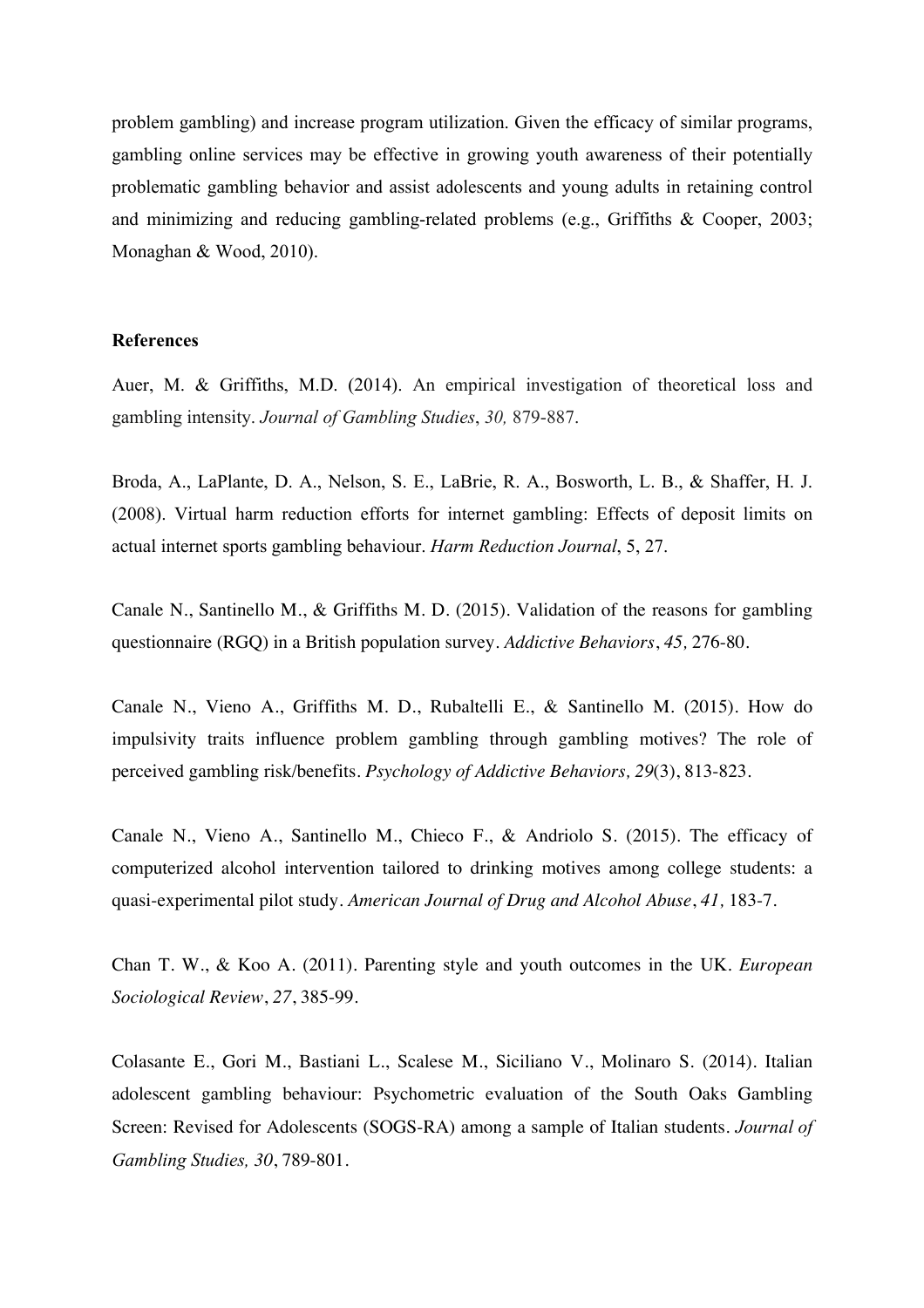Danielsson A. K., Eriksson A. K., & Allebeck P. (2014). Technology-based support via telephone or web: A systematic review of the effects on smoking, alcohol use and gambling. *Addictive Behaviors, 39,* 1846-68.

Disperati, F., Canale, N., Vieno, A., Marino, C., Chieco, F., Andriolo, S., & Santinello, M. (2015). "Which type of drinker are you?": An online prevention programme to reduce alcohol consumption and alcohol related problems. *Giornale Italiano di Psicologia*, *42*(1-2), 289- 302.

Dowling, N. A., Lorains, F. K., & Jackson, A. C. (2015). Are the profiles of past-year internet gamblers generalizable to regular internet gamblers? *Computers in Human Behavior*, *43*, 118-128.

Dragicevic, S., Tsogas, S. B., & Kudic, A. (2011). Analysis of casino online gambling data in relation to behavioural risk markers for high-risk gambling and player protection. *International Gambling Studies*, 11, 377–391.

Floros G. D., Siomos K., Fisoun V., & Geroukalis, D. (2013). Adolescent online gambling: The impact of parental practices and correlates with online activities. *Journal of Gambling Studies*, *29,* 131-50.

Gainsbury, S. M., Russell, A., Blaszczynski, A., & Hing, N. (2015). Greater involvement and diversity of Internet gambling as a risk factor for problem gambling. *European Journal of Public Health*, *25,* 723-728.

Gainsbury S. M., Russell A., Blaszczynski A., & Hing N. (2015). The interaction between gambling activities and modes of access: a comparison of Internet-only, land-based only, and mixed-mode gamblers. *Addictive Behaviors*, *41*, 34-40.

Gainsbury S., Russell A., Hing N., Wood R., & Blaszczynski, A. (2013). The impact of Internet gambling on gambling problems: A comparison of moderate-risk and problem Internet and non-Internet gamblers. *Psychology of Addictive Behaviors, 27*, 1092–1101.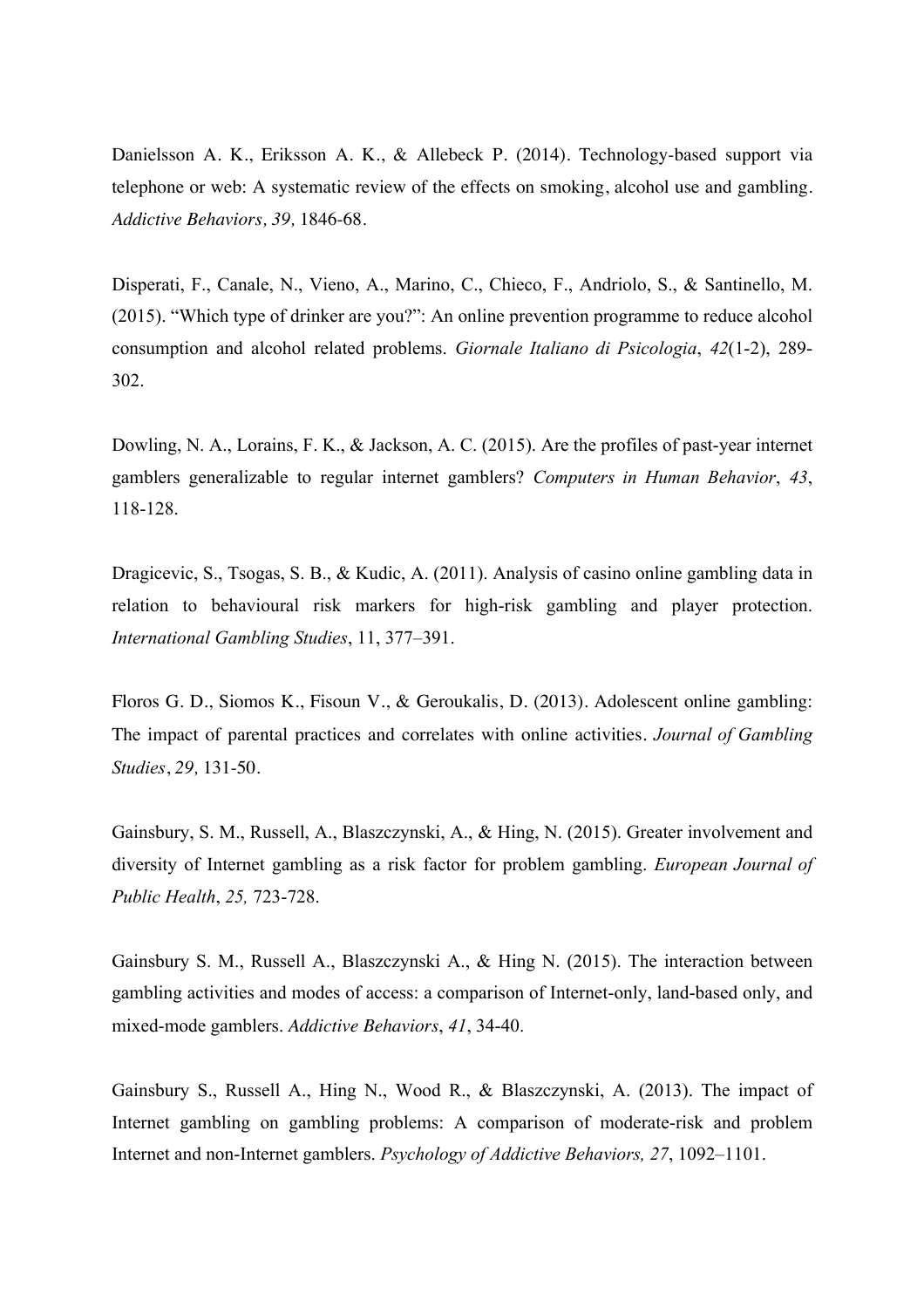Gainsbury S., & Wood R. (2011). Internet gambling policy in critical comparative perspective: The effectiveness of existing regulatory frameworks. *International Gambling Studies, 11,* 309-23.

Griffiths M. D., & Parke, J. (2002). The social impact of internet gambling. *Social Science Computer Review, 20*, 312-20.

Griffiths M. D., & Wood R. T. A. (2000). Risk factors in adolescence: The case of gambling, videogame playing, and the Internet. *Journal of Gambling Studies*, *16,* 199-225.

Griffiths M. D., & Cooper G. (2003). Online therapy: Implications for problem gamblers and clinicians*, British Journal of Guidance and Counselling*; *13,* 113-135.

Griffiths M. D., & Delfabbro P. (2001). The biopsychosocial approach to gambling: Contextual factors in research and clinical interventions. *Journal of Gambling Issues*, *5,* 1-33.

Griffiths, M. D., King, D.L. & Delfabbro, P. H. (2014). The technological convergence of gambling and gaming practices. In Richard, D.C.S., Blaszczynski, A. & Nower, L. (Eds.). *The Wiley-Blackwell Handbook of Disordered Gambling* (pp. 327-346). Chichester: Wiley.

Griffiths M. D., Derevensky J., & Parke J. (2012). Online gambling in youth. In Williams R., Wood R., & Parke J. (Eds.). *Routledge Handbook of Internet Gambling* (pp. 183-199). London: Routledge.

Griffiths M. D., Wardle J., Orford J., Sproston K., & Erens B. (2009). Socio-demographic correlates of internet gambling: findings from the 2007 British Gambling Prevalence Survey. *CyberPsychology and Behavior*, *12*, 199-202.

Griffiths, M. D., Parke, J., Wood, R. T. A. & Rigbye, J. (2010). Online poker gambling in university students: Further findings from an online survey. *International Journal of Mental Health and Addiction, 8*, 82-89.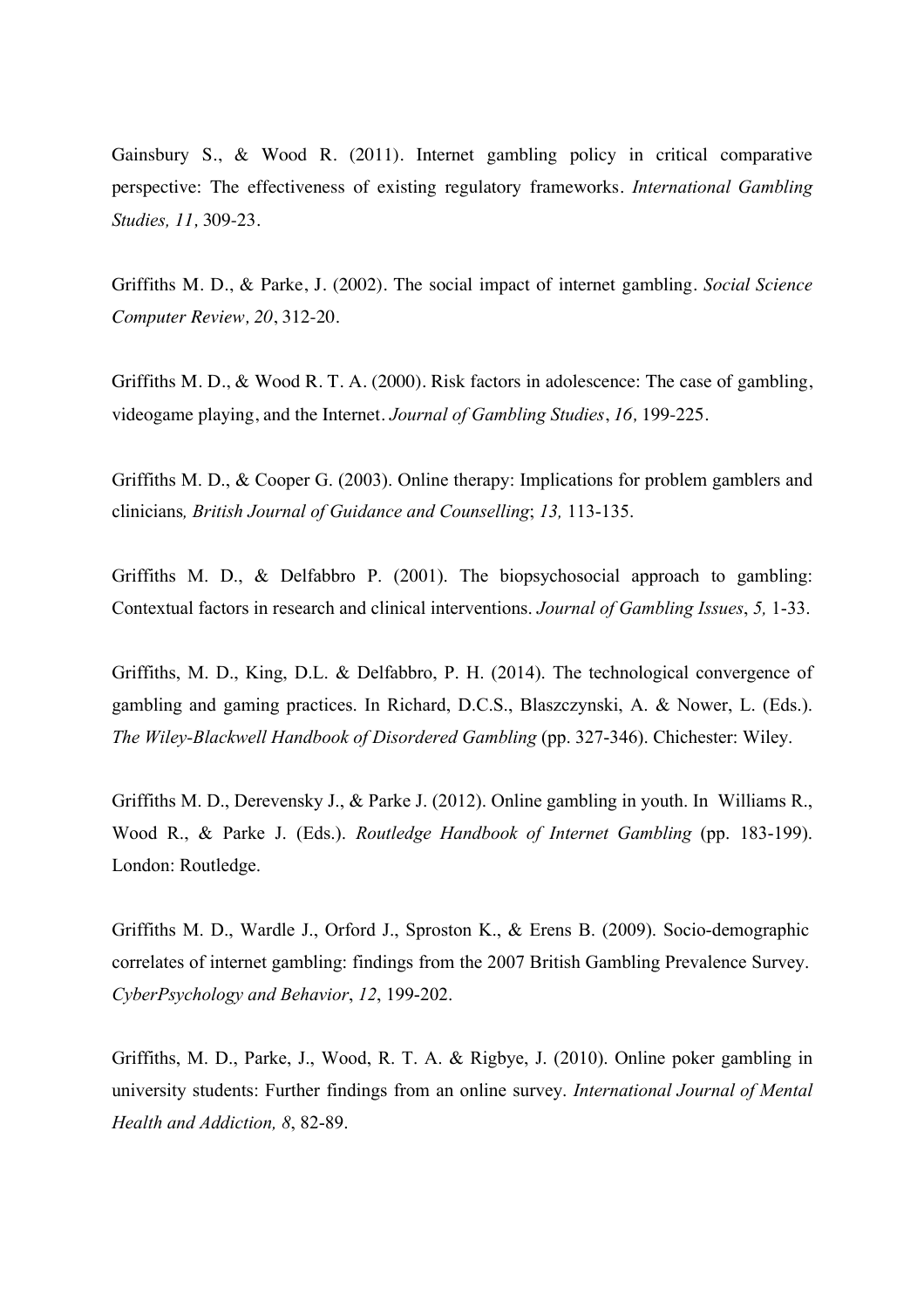Hibell, B., Guttormsson, U., Ahlström, S., Balakireva, O., Bjarnason, T., Kokkevi, A., & Kraus, L. (2012). *The 2011 ESPAD Report. Substance Use among Students in 36 European Countries.* Stockholm: CAN.

Hing N., Gainsbury S. M., Blaszczynski A., Wood R., Lubman D. I. Russell A. (2014). *Interactive gambling*. Melbourne: Gambling Research Australia.

Hoffmann J. P. (2002). The community context of family structure and adolescent drug use. *Journal of Marriage and Family*, *64*, 314–30.

King, D. L., Delfabbro, P. H., Kaptsis, D., & Zwaans, T. (2014). Adolescent simulated gambling via digital and social media: An emerging problem. *Computers in Human Behavior*, *31*, 305-313.

King, D. L., & Delfabbro, P. H. (2016). Early exposure to digital simulated gambling: A review and conceptual model. *Computers in Human Behavior*, *55*, 198-206.

Kuss D., & Griffiths M.D. (2012). Internet gambling behavior. In Yan Z. (Ed.). *Encyclopedia of Cyber Behavior* (pp.735-53)*.* Pennsylvania: IGI Global.

LaBrie, R., Kaplan, S., LaPlante, D., Nelson, S., & Shaffer, H. (2008). Inside the virtual casino: A prospective longitudinal study of internet casino gambling. *European Journal of Public Health*, *18,* 410–416.

Lee G. P., Stuart E. A., Ialongo N. S., & Martins S. S. (2014). Parental monitoring trajectories and gambling among a longitudinal cohort of urban youth. *Addiction*, *109*, 977– 85.

Liu, W., Lee, G. P., Goldweber, A., Petras, H., Storr, C. L., Ialongo, N. S., & Martins, S. S. (2013). Youth's impulsivity trajectories and late adolescent gambling in an urban sample using growth mixture modeling. *Addiction*, *108*, 780–8.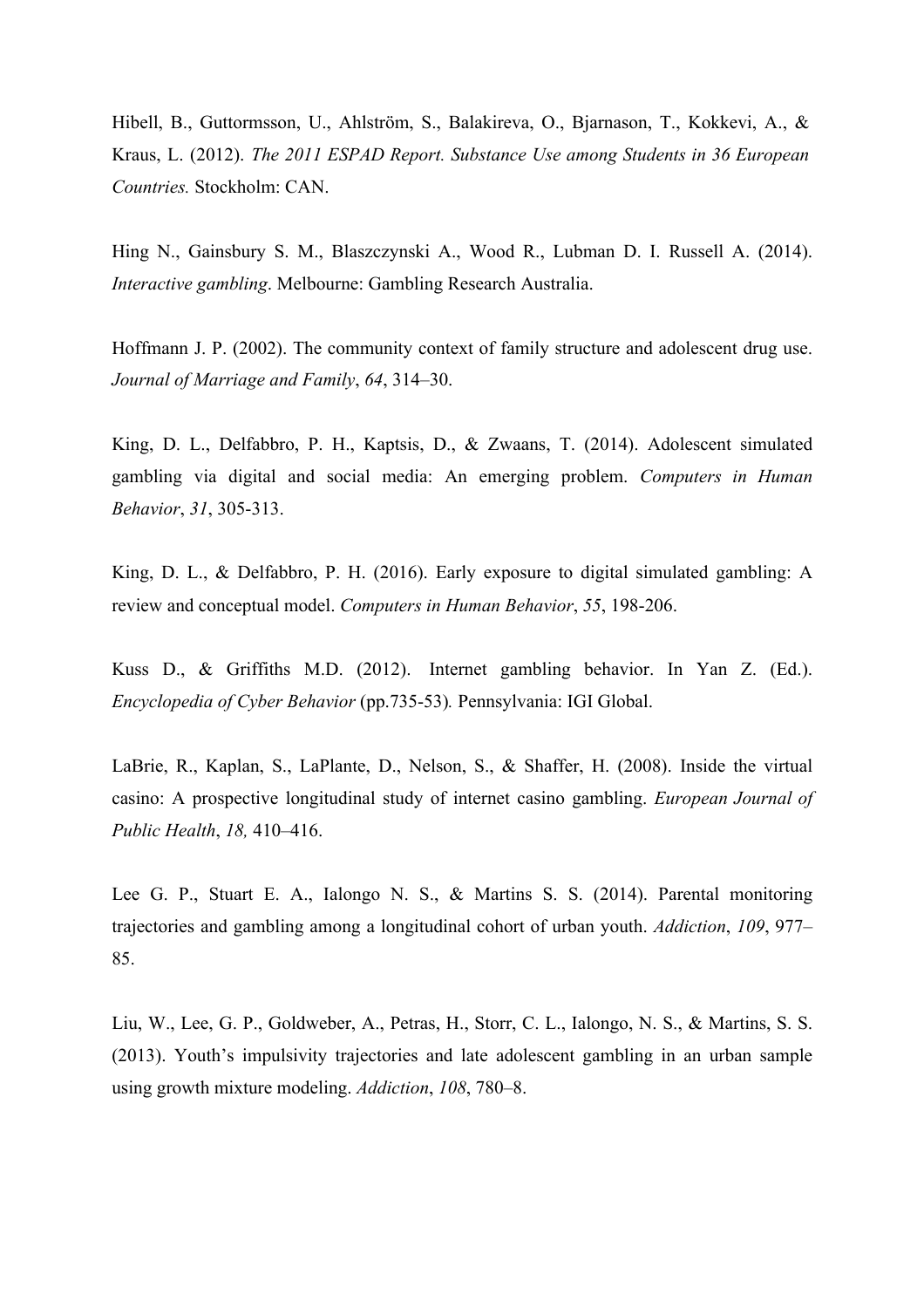McCormack A., & Griffiths M.D. (2013). A scoping study of the structural and situational characteristics of internet gambling. *International Journal of Cyber Behavior, Psychology and Learning*, *3*, 29-49.

McCormack, A., Shorter, G. & Griffiths, M.D. (2013). An examination of participation in online gambling activities and the relationship with problem gambling. *Journal of Behavioral Addictions, 2*(1), 31-41.

McCormack, A., Shorter, G. & Griffiths, M.D. (2014). An empirical study of gender differences in online gambling. *Journal of Gambling Studies*, 30, 71-88.

Molinaro, S., Canale, N., Vieno, A., Lenzi, M., Siciliano, V., Gori, M., & Santinello, M. (2014). Country-and individual-level determinants of probable problematic gambling in adolescence: a multi-level cross-national comparison. *Addiction*, *109*, 2089-2097.

Monaghan S., & Wood R. T. A. (2010). Internet-based interventions for youth dealing with gambling problems. *International Journal of Adolescent Medicine and Health*, *22,* 113-128.

Patock-Peckham J. A., King K. M., Morgan-Lopez A. A., Ulloa E. C., & Moses J. M. F. (2011). Gender-specific mediational links between parenting styles, parental monitoring, impulsiveness, drinking control, and alcohol-related problems. *Journal of Studies on Alcohol and Drugs, 72*, 247-58.

Philander K. S., & MacKay T. L. (2014). Online gambling participation and problem gambling severity: is there a causal relationship? *International Gambling Studies*, *14*, 214-27.

Potenza M. N., Wareham J. D., Steinberg M. A., Rugle L., Cavallo D. A., Krishnan-Sarin S., Desai R. A. (2011). Correlates of at-risk/problem internet gambling in adolescents. *Journal of the American Academy of Child & Adolescent Psychiatry*, *50,* 150-159.

Reith G. (2012). Beyond addiction or compulsion: the continuing role of environment in the case of pathological gambling. *Addiction, 107*, 1736–37.